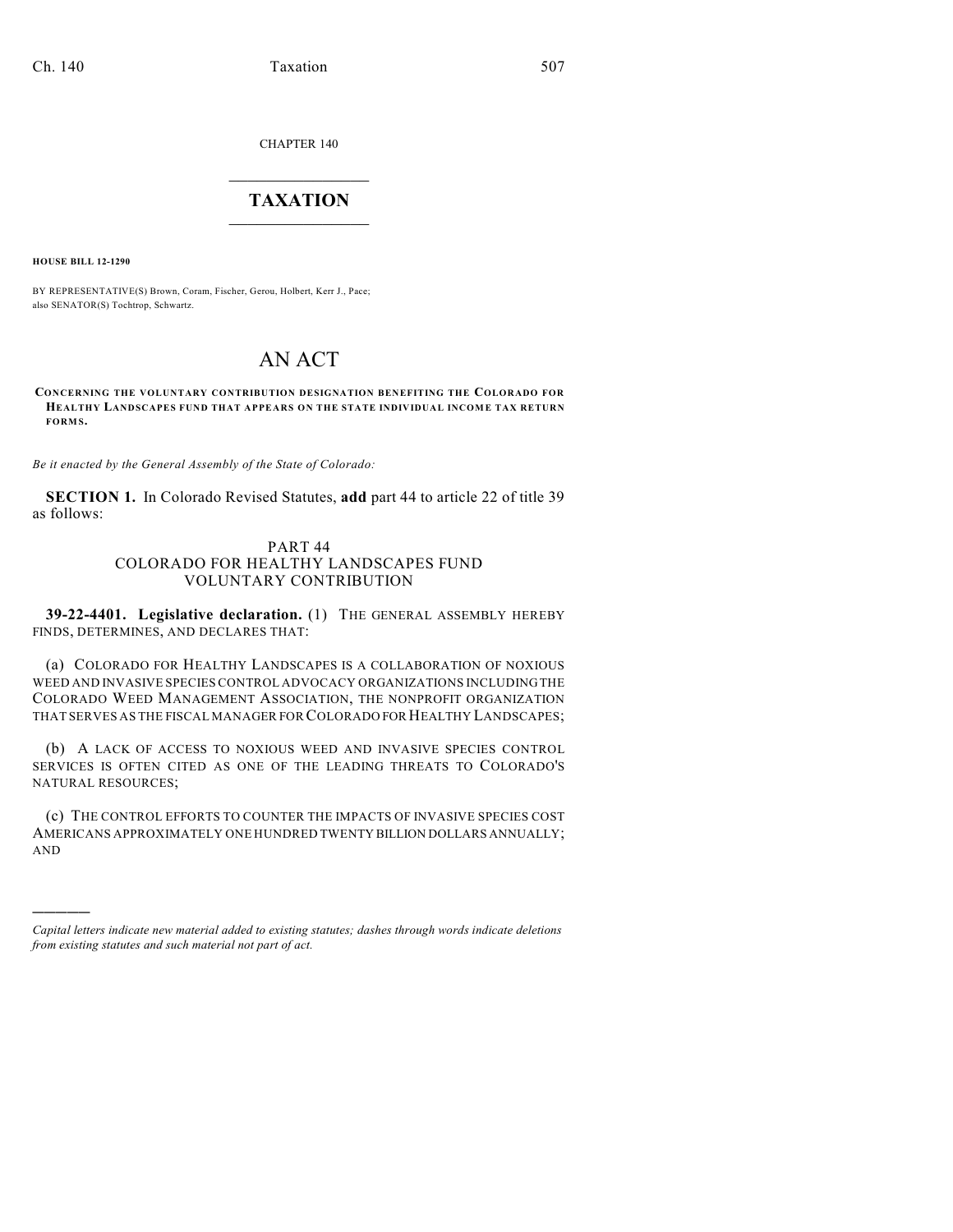(d) IN COLORADO:

(I) STANDS OF TAMARISK HAVE DECREASED BIRD POPULATIONS ALONG THE COLORADO RIVER BY NINETY-SEVEN PERCENT;

(II) IN THE FLAT TOPS WILDERNESS, YELLOW TOADFLAX HAS CAUSED DECLINES IN NATIVE PLANT POPULATIONS, THEREBY DEGRADING WILDLIFE HABITAT;

(III) CHEATGRASS INCREASES THE FREQUENCY AND INTENSITY OF WILDFIRES;

(IV) LEAFY SPURGE HAS DECREASED ELK HABITAT USAGE BY OVER EIGHTY PERCENT AND NATIVE BIRD NESTING AND SPECIES NUMBERS BY FORTY-TWO AND THIRTY-SEVEN PERCENT, RESPECTIVELY;

(V) DIFFUSE KNAPWEED REPLACES TRADITIONAL WILDLIFE FORAGE AND DEGRADES WILDLIFE HABITAT;

(VI) CANADA THISTLE INFESTATIONS THREATEN ENDANGERED SPECIES SUCH AS THE COLORADO BUTTERFLY PLANT; AND

(VII) RUSSIAN KNAPWEED PRODUCESCHEMICALS THAT DISPLACE NATIVE PLANTS AND DEGRADES WILDLIFE HABITAT.

(2) THE GENERAL ASSEMBLY FURTHER FINDS AND DECLARES THAT COLORADO FOR HEALTHY LANDSCAPES:

(a) PROMOTES NOXIOUS WEED AND INVASIVE SPECIES PREVENTION EFFORTS AND EDUCATION;

(b) INCREASES ACCESS TO APPROPRIATE NOXIOUS WEED AND INVASIVE SPECIES FUNDING, THUS STRENGTHENING AND ENHANCING COLORADO'S NOXIOUS WEED AND INVASIVE SPECIES CONTROL SYSTEM;

(c) ENSURES THAT CONTROLLING ENTITIES OBTAIN COMMUNITY SUPPORT AND SERVICES SO THAT LANDSCAPES EVOLVE IN A HEALTHY MANNER AND ARE ABLE TO MAXIMIZE THEIR POTENTIAL; AND

(d) EDUCATES COLORADANS ABOUT NOXIOUS WEED AND INVASIVE SPECIES TO REDUCE CARELESS ACTS THAT ENCOURAGE UNWANTED SPREAD OF SUCH SPECIES.

(3) IN ORDER TO ASSISTCOLORADO FOR HEALTHY LANDSCAPES IN FULFILLING ITS MISSION, THE GENERAL ASSEMBLY RECOGNIZES THAT MANY CITIZENS OF COLORADO MAY BE WILLING TO PROVIDE MONEYS TO ASSIST IN ITS EFFORTS. IT IS THEREFORE THE INTENT OF THE GENERAL ASSEMBLY TO PROVIDE COLORADANS THE OPPORTUNITY TO SUPPORT THE EFFORTS OF THE COLORADO WEED MANAGEMENT ASSOCIATION BY ALLOWING CITIZENS TO MAKE A VOLUNTARY CONTRIBUTION ON THEIR STATE INCOME TAX RETURN FORM TO THE COLORADO FOR HEALTHY LANDSCAPES FUND FOR SUCH A PURPOSE. THE COLORADO WEED MANAGEMENT ASSOCIATION SHALL ADMINISTER THE MONEYS IN FURTHERANCE OF ITS MISSION TO PROTECT COLORADO'S NATURAL RESOURCES FROM THE DEGRADING EFFECTS OF INVASIVE SPECIES OF TERRESTRIAL AND AQUATIC VEGETATION.